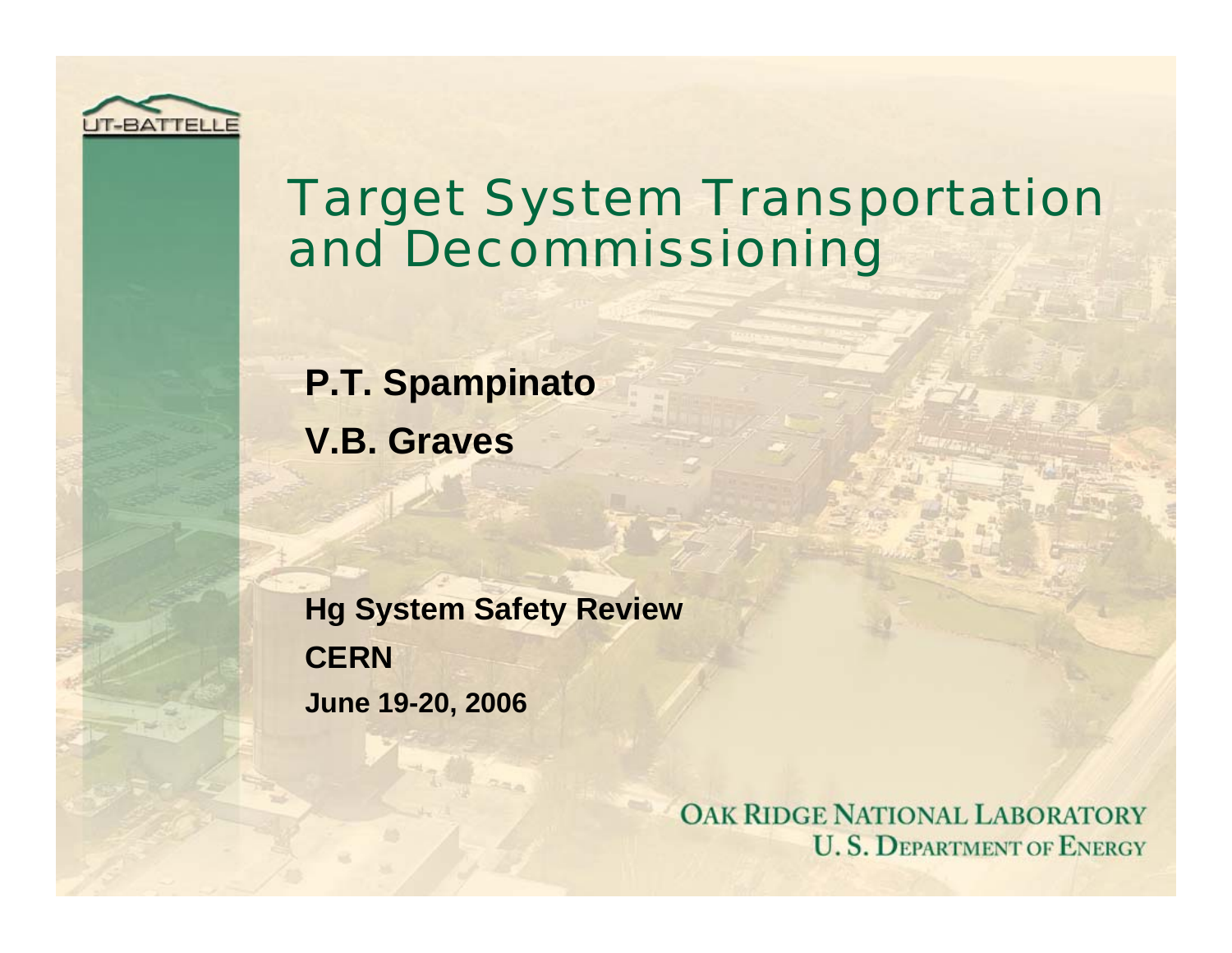### **Outline**

#### Transportation

- **Transportation Plan (incl. schedule)**
- **Container Shipment**
- **Receive and Return Shipment**

#### Decommissioning

- **Cool Down and Dismantling**
- **Mercury Unloading Procedure**
- Summary and Conclusions

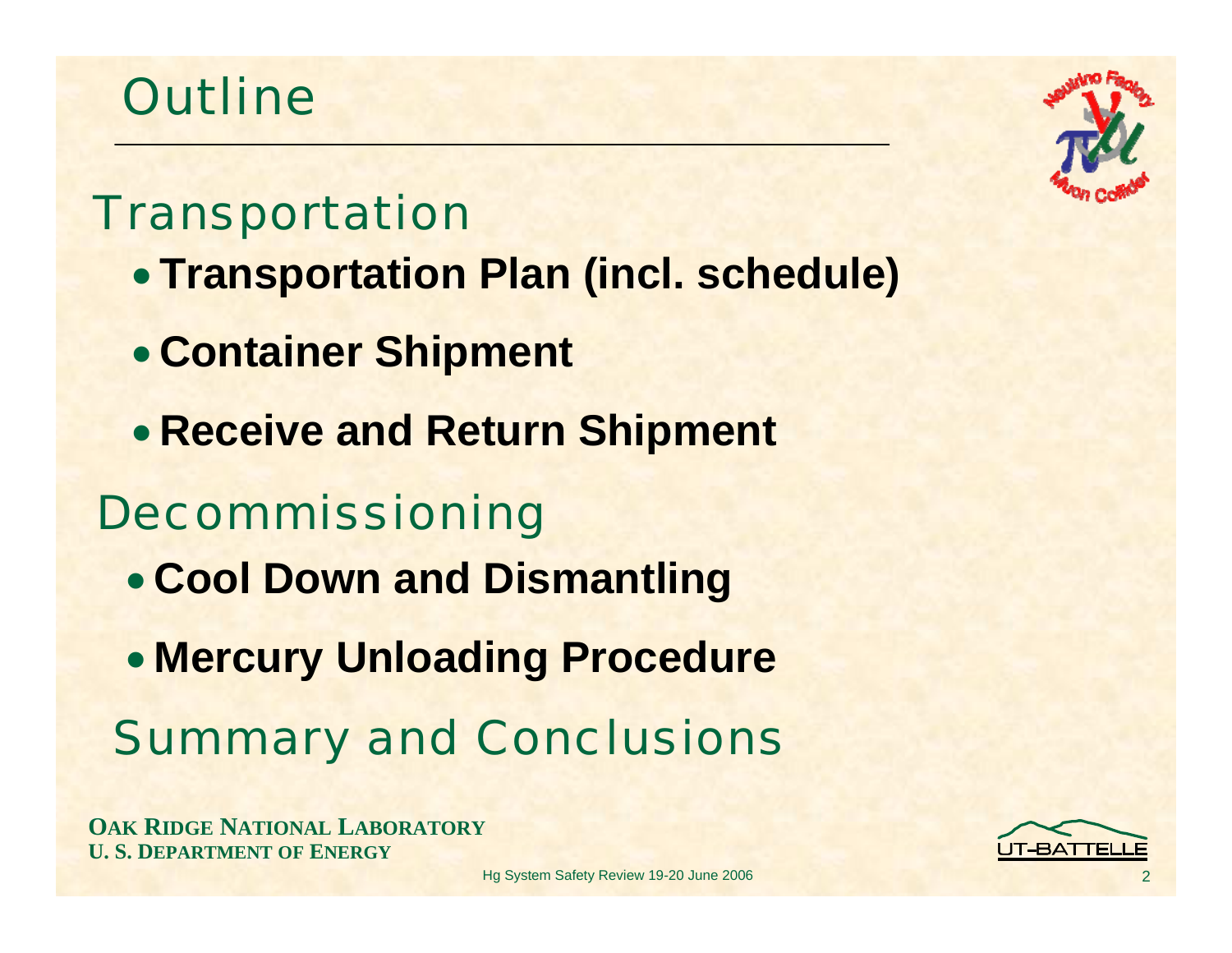### Transportation Plan



- **Discussions with ORNL Transportation Group for the past 6 months**
- **According to current schedule (Feb'06)**
	- **Pack/ship target and support equipment to MIT Jul-Aug'06 via dedicated truck**
	- **Pack/ship target/solenoid and support equipment back to ORNL Oct'06**
	- **Pack/ship target/solenoid and support equipment to CERN Nov-Dec'06 via short sealand container**
		- **Truck to U.S. port, ship to Genoa?, truck to CERN**
	- **Ship everything back to ORNL Mar-Apr'08 (based on 6-month cool down – 1 month could be sufficient for e/o 2007 delivery to ORNL)**
	- **Solenoid shipped to BNL in early 2008**

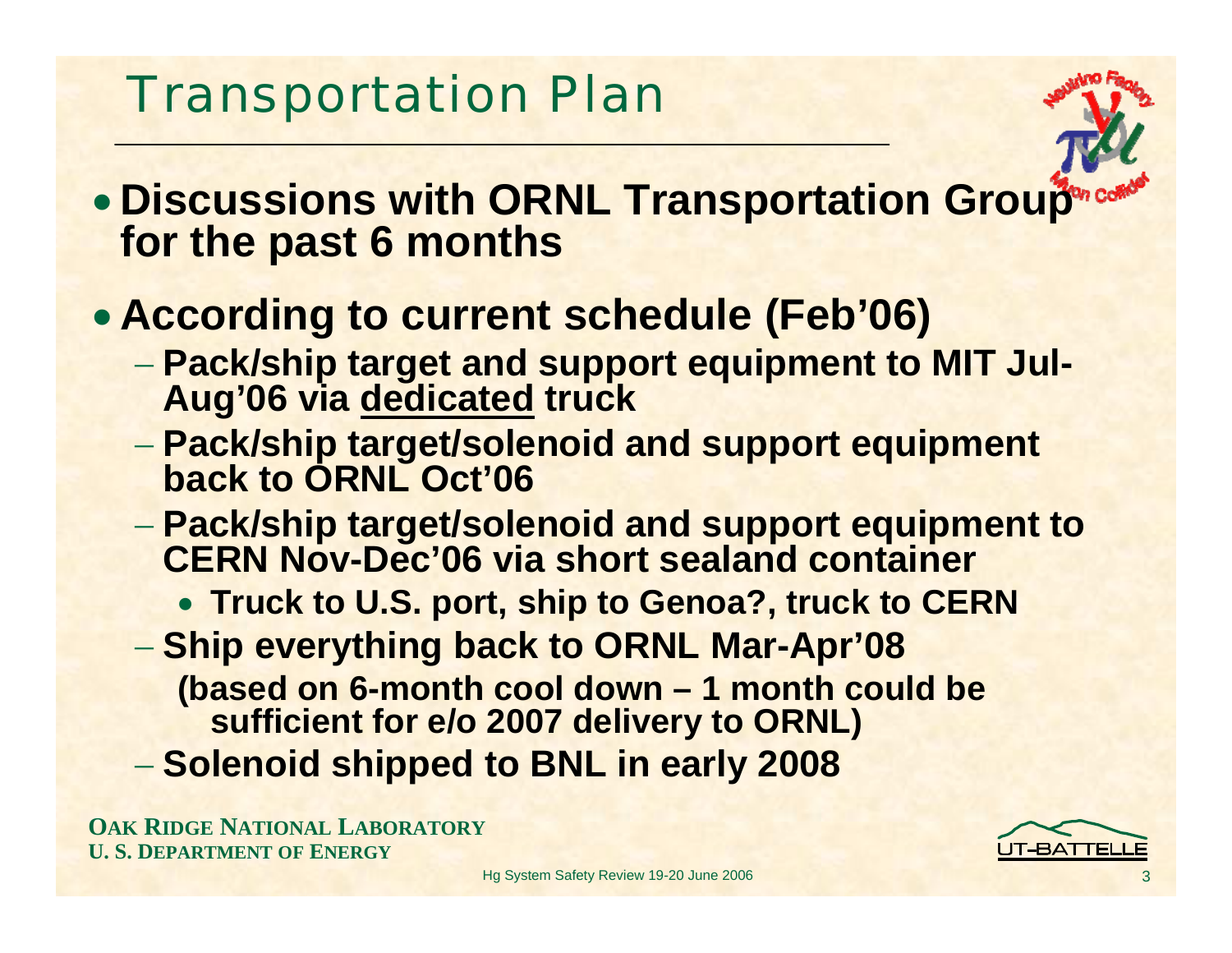# Transportation Schedule



| <b>Transport Schedule - Hg Target</b>                                                  | Start   | Finish            |         |                      |                      | 2006          |                        |                     |                             |                                                                         |                                                                                                                   |          |                        |                     | 2007     |                                    |  |  |                                | 2008 |                             |  |
|----------------------------------------------------------------------------------------|---------|-------------------|---------|----------------------|----------------------|---------------|------------------------|---------------------|-----------------------------|-------------------------------------------------------------------------|-------------------------------------------------------------------------------------------------------------------|----------|------------------------|---------------------|----------|------------------------------------|--|--|--------------------------------|------|-----------------------------|--|
|                                                                                        | Date    | Date              | Mar Apr |                      |                      |               |                        |                     |                             |                                                                         | May Jun Jul Aug Sept Oct Nov Dec Jan Feb Mar Apr May Jun Jul                                                      |          |                        |                     |          | Aug   Sept   Oct   Nov   Dec   Jan |  |  | Feb Mar                        | Apr  | May Jun                     |  |
| Hg Target System Design/Test - ORNL                                                    |         |                   |         |                      |                      |               |                        |                     |                             |                                                                         |                                                                                                                   |          |                        |                     |          |                                    |  |  |                                |      |                             |  |
| Assemble and Test Target System @ ORNL                                                 | 5/8/06  | 7/21/06           |         | $\sim$               |                      |               |                        |                     |                             |                                                                         |                                                                                                                   |          |                        |                     |          |                                    |  |  |                                |      |                             |  |
| Ship Target Assembly to MIT                                                            |         | 7/24/06 7/31/06   |         |                      |                      |               | <b>Ship To MIT Via</b> |                     |                             |                                                                         |                                                                                                                   |          |                        |                     |          |                                    |  |  |                                |      |                             |  |
|                                                                                        |         |                   |         |                      |                      |               | <b>Dedicated Truck</b> |                     |                             |                                                                         |                                                                                                                   |          |                        |                     |          |                                    |  |  |                                |      |                             |  |
| <b>Activities &amp; Milestones at MIT</b>                                              |         |                   |         |                      |                      |               |                        |                     |                             |                                                                         |                                                                                                                   |          |                        |                     |          |                                    |  |  |                                |      |                             |  |
| Setup Target System at MIT                                                             | 8/1/06  | 8/11/06           |         |                      |                      | ∞             |                        |                     |                             |                                                                         |                                                                                                                   |          |                        |                     |          |                                    |  |  |                                |      |                             |  |
| Integrated System Test at MIT                                                          | 8/14/06 | 9/15/06           |         |                      |                      | $\sim$ $\sim$ |                        | <b>Tests At MIT</b> |                             |                                                                         |                                                                                                                   |          |                        |                     |          |                                    |  |  |                                |      |                             |  |
| <b>Install Alternative Nozzle</b>                                                      |         | 9/18/06 9/29/06   |         |                      |                      |               |                        |                     |                             | Replace Nozzle (if req'd)                                               |                                                                                                                   |          |                        |                     |          |                                    |  |  |                                |      |                             |  |
| <b>Retest</b>                                                                          |         | 10/2/06 10/13/06  |         |                      |                      |               |                        |                     | <b>OD</b> Retest (if req'd) |                                                                         |                                                                                                                   |          |                        |                     |          |                                    |  |  |                                |      |                             |  |
| Prep Target System and Solenoid; Ship                                                  |         | 10/16/06 10/27/06 |         |                      |                      |               |                        |                     |                             | <b>Ship To ORNL Via Dedicated</b>                                       |                                                                                                                   |          |                        |                     |          |                                    |  |  |                                |      |                             |  |
| Back To ORNL                                                                           |         |                   |         |                      |                      |               |                        |                     |                             | <b>Truck (SEE NOTE 1)</b>                                               |                                                                                                                   |          |                        |                     |          |                                    |  |  |                                |      |                             |  |
| Pack & Ship Target System & Solenoid To                                                |         | 11/6/06 12/22/06  |         |                      |                      |               |                        |                     |                             |                                                                         | <b>Target and Solenoid could arrive</b>                                                                           |          |                        |                     |          |                                    |  |  |                                |      |                             |  |
| <b>CERN</b>                                                                            |         |                   |         |                      |                      |               |                        |                     |                             |                                                                         | at CERN Nov. 30/Dec. 1 if retesting                                                                               |          |                        |                     |          |                                    |  |  |                                |      |                             |  |
|                                                                                        |         |                   |         | -Rev. 0 Feb. 1, 2006 |                      |               |                        |                     |                             |                                                                         | at MIT is not required.                                                                                           |          |                        |                     |          |                                    |  |  |                                |      |                             |  |
| <b>Activities &amp; Milestones at CERN</b>                                             |         |                   |         |                      |                      |               |                        |                     |                             |                                                                         |                                                                                                                   |          |                        |                     |          |                                    |  |  |                                |      |                             |  |
| Beam On Target - Phase I Tests                                                         | 4/2/07  | 4/11/07           |         |                      |                      |               |                        |                     |                             |                                                                         |                                                                                                                   |          |                        | OD MERIT Tests - I  |          |                                    |  |  |                                |      |                             |  |
| Evaluate Test Data - I                                                                 | 4/12/07 | 4/19/07           |         |                      |                      |               |                        |                     |                             |                                                                         |                                                                                                                   | $\infty$ |                        |                     |          |                                    |  |  |                                |      |                             |  |
| Beam On Target - Phase II Tests                                                        | 4/20/07 | 4/30/07           |         |                      |                      |               |                        |                     |                             |                                                                         |                                                                                                                   |          |                        | OD MERIT Tests - II |          |                                    |  |  |                                |      |                             |  |
| Evaluate Test Data - II                                                                | 5/1/07  | 5/8/07            |         |                      |                      |               |                        |                     |                             |                                                                         |                                                                                                                   |          | ∞                      |                     |          |                                    |  |  |                                |      |                             |  |
| Retest If Required - modify/install new                                                | 5/9/07  | 6/10/07           |         |                      |                      |               |                        |                     |                             |                                                                         |                                                                                                                   |          | $\sigma$ $\rightarrow$ |                     |          |                                    |  |  |                                |      |                             |  |
| nozzle (in situ, after 1 week of cooldown)                                             |         |                   |         |                      |                      |               |                        |                     |                             |                                                                         |                                                                                                                   |          |                        |                     |          |                                    |  |  |                                |      |                             |  |
| Retest - Follow On Beam On Target Tests                                                | 6/11/07 | 7/13/07           |         |                      |                      |               |                        |                     |                             |                                                                         |                                                                                                                   |          |                        |                     | O Retest |                                    |  |  |                                |      |                             |  |
| Decommission - Phase I (move target and                                                |         | 7/16/07 8/24/07   |         |                      |                      |               |                        |                     |                             |                                                                         |                                                                                                                   |          |                        |                     |          |                                    |  |  |                                |      |                             |  |
| solenoid out of beamline after 1 week of<br>cooldown, store in TT2A for up to 1 month) |         |                   |         |                      | <b>NOTES:</b>        |               |                        |                     |                             |                                                                         |                                                                                                                   |          |                        |                     |          |                                    |  |  |                                |      |                             |  |
| Decommission - Phase II (after additional                                              | 8/27/07 | 2/29/08           |         |                      |                      |               |                        |                     |                             | 1. The present baseline approach is to ship the target and the solenoid |                                                                                                                   |          |                        |                     |          |                                    |  |  |                                |      |                             |  |
| cooldown up to 5 months, dismantle                                                     |         |                   |         |                      |                      |               |                        |                     |                             | back to ORNL for packing, and ship to CERN via sealand container. An    |                                                                                                                   |          |                        |                     |          |                                    |  |  |                                |      |                             |  |
| equipment, remove Hg, prepare for                                                      |         |                   |         |                      |                      |               |                        |                     |                             |                                                                         | alternative approach will be to ship the target system to MIT in the sealand                                      |          |                        |                     |          |                                    |  |  |                                |      |                             |  |
| transport, ship target, Hg, and solenoid to                                            |         |                   |         |                      |                      |               |                        |                     |                             |                                                                         | container, and then ship the target and solenoid directly to CERN from MIT.                                       |          |                        |                     |          |                                    |  |  |                                |      |                             |  |
| ORNL)                                                                                  |         |                   |         |                      |                      |               |                        |                     |                             | This approach will be considered if schedule becomes an issue and this  |                                                                                                                   |          |                        |                     |          |                                    |  |  |                                |      |                             |  |
| <b>Transport to ORNL</b>                                                               | 3/3/08  | 4/11/08           |         |                      | approach saves time. |               |                        |                     |                             |                                                                         |                                                                                                                   |          |                        |                     |          |                                    |  |  | Ship Target & Solenoid To ORNL |      |                             |  |
| Ship solenoid to BNL via dedicated truck                                               | 5/5/08  | 5/9/08            |         |                      |                      |               |                        |                     |                             |                                                                         |                                                                                                                   |          |                        |                     |          |                                    |  |  |                                |      | $\overline{\mathbf{m}}$     |  |
|                                                                                        |         |                   |         |                      |                      |               |                        |                     |                             |                                                                         |                                                                                                                   |          |                        |                     |          |                                    |  |  |                                |      | <b>Ship Solenoid To BNL</b> |  |
|                                                                                        |         |                   |         |                      |                      |               |                        |                     |                             |                                                                         |                                                                                                                   |          |                        |                     |          |                                    |  |  |                                |      |                             |  |
|                                                                                        |         |                   |         |                      |                      |               |                        |                     |                             |                                                                         |                                                                                                                   |          |                        |                     |          |                                    |  |  |                                |      |                             |  |
|                                                                                        |         |                   |         |                      |                      |               |                        |                     |                             |                                                                         |                                                                                                                   |          |                        |                     |          |                                    |  |  |                                |      |                             |  |
|                                                                                        |         |                   |         |                      |                      |               |                        |                     |                             |                                                                         |                                                                                                                   |          |                        |                     |          |                                    |  |  |                                |      |                             |  |
|                                                                                        |         |                   |         |                      |                      |               |                        |                     |                             |                                                                         | Mar Apr May Jun Jul Aug Sept Oct Nov Dec Jan Feb Mar Apr May Jun Jul Aug Sept Oct Nov Dec Jan Feb Mar Apr May Jun |          |                        |                     |          |                                    |  |  |                                |      |                             |  |

**OAK RIDGE NATIONAL LABORATORY U. S. DEPARTMENT OF ENERGY**

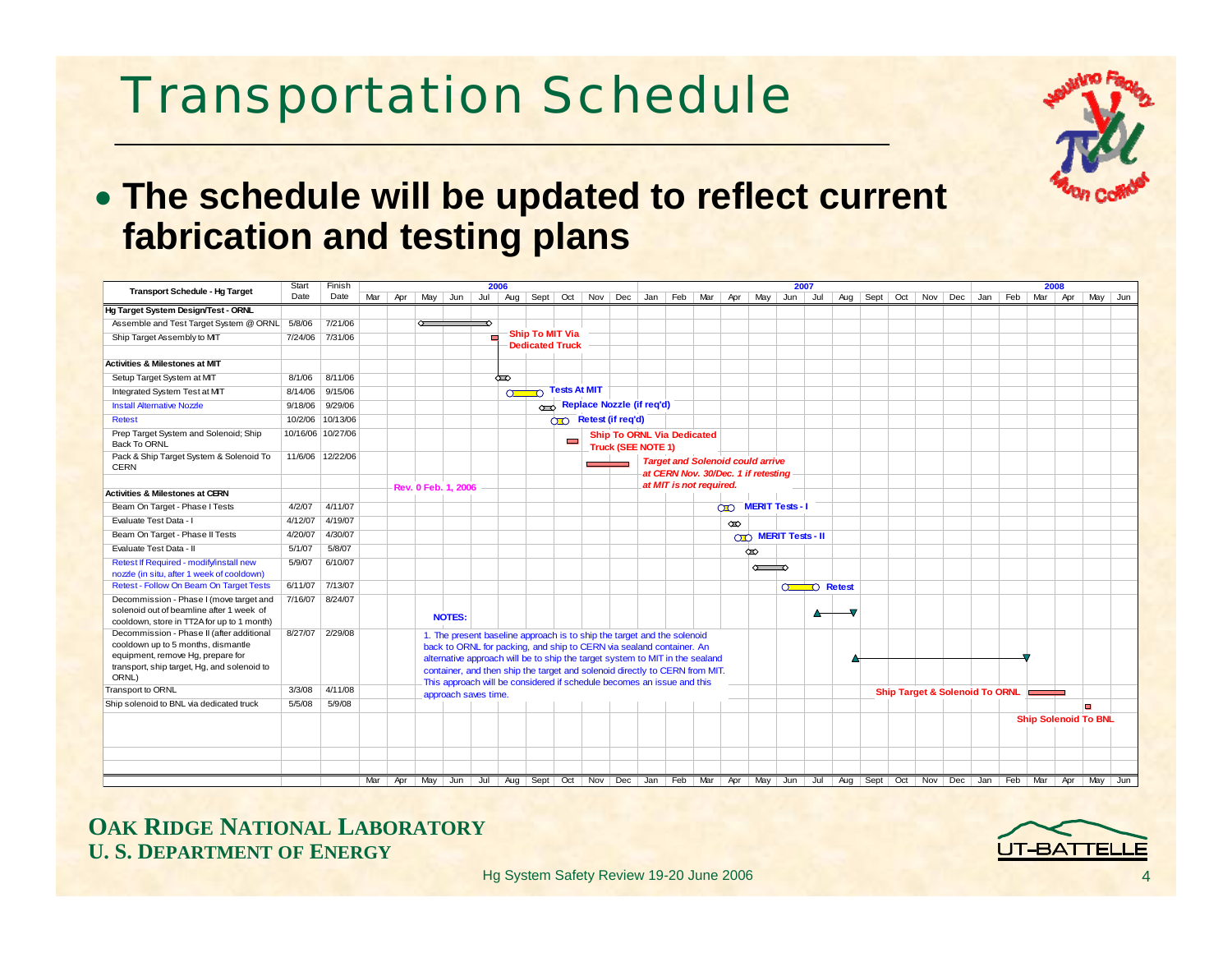# Packing/Shipping



- **ORNL will be responsible for all packing and shipping activities to MIT and to CERN**
	- **Fabricate reusable crates and packing materials**
	- **Documentation for domestic shipment and international shipment**
	- **Issue ORNL documentation for "green tag" certification to MIT and CERN 1 week before shipping**

#### • **MIT and CERN participate in return shipments**

- **Issue shipping documents**
- **Pack target equipment and solenoid as required**
- **Load truck (MIT) and sealand container (CERN)**

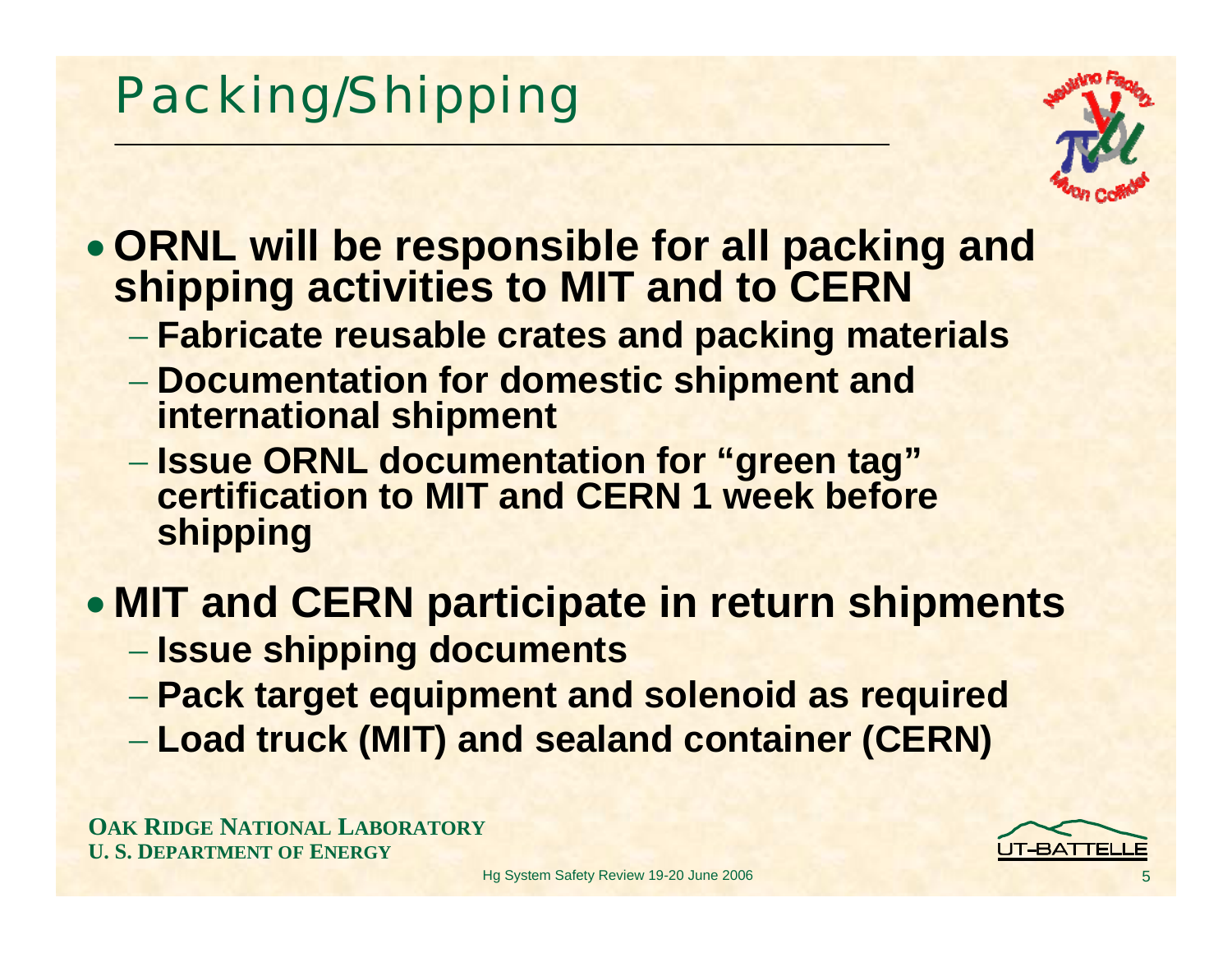# Packing/Shipping (cont.)



- **ORNL obtain approval from Export Control Group 1 month before shipping to CERN**
- **ORNL obtain DOE letter for duty-free exemption for "export" and "import"**
- **1 month notice to TG to purchase container for shipping to CERN**
	- **\$2400-2600 FOB S.C. + tax + shipping + unloading + light test + water test + gasket inspection = \$5800**
- **1 week notice to Transportation Group to arrange for truck shipment to MIT**

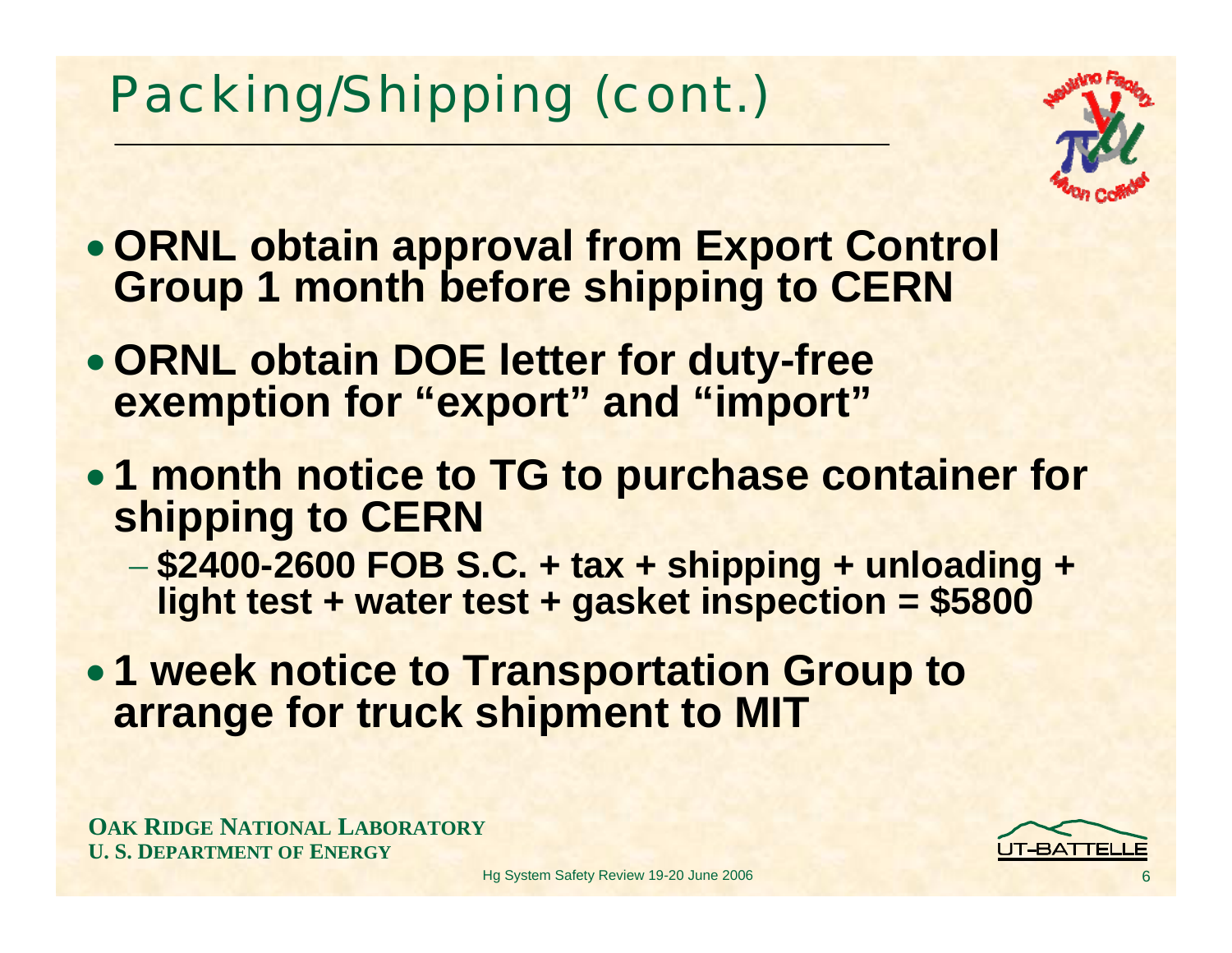# Packing/Shipping (cont.)



• **TG will need list of radionuclides and activities at the end of testing to quantify shipment of radioactive material**

**Exclude items having a half-life <10 days**

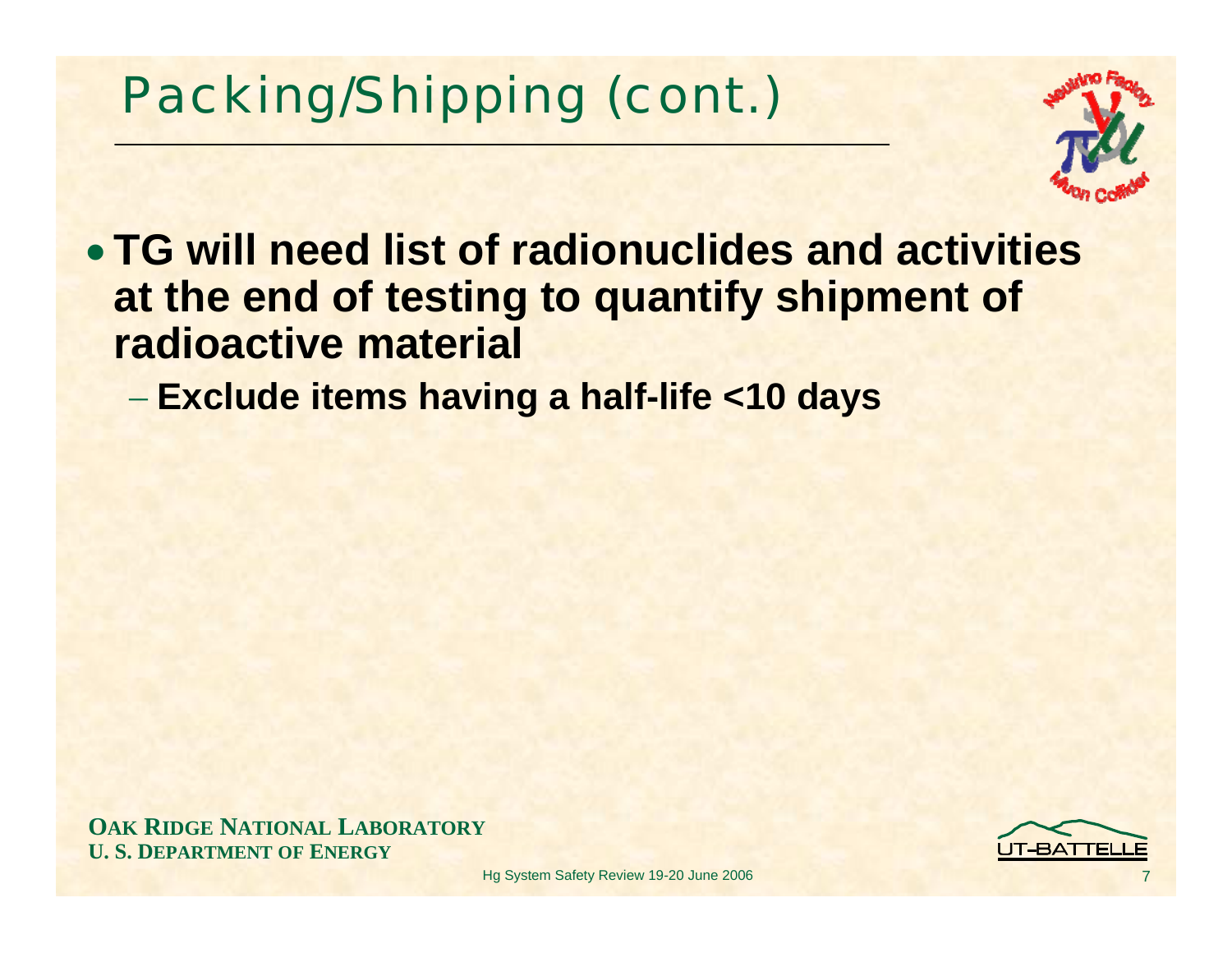#### "Short" Sealand Container

- **The container requires storage at CERN for duration of MERIT project**
	- − **Use the same container with the same cargo**
	- − **Container is certified and documented for radmaterial shipping**

#### 20' Intermodal-Sealand

**Interior Dimensions** 

Length: 19'-4" Width: 7'-9 1/2" Height: 7'-9 1/2" (3'7" Half-High)

**Exterior Dimensions** 

Lenath: 19'10" Width: 8' Height: 8'-6" (4'3" Half-High)

#### 20' Wood Floor Container



Tare Weight: 4,760 lbs Payload Capacity: 48,150 lbs Max. Gross Weight: 52,910 lbs Cubic Capacity: 1,173 cu. ft.

ACS Model: 210STU WSRC Model: IM20WEL SRS Material ID: 32-13412.01

CAR-SWE-95-0027 WITS# 468 SEALAND CONTAINER-20FT



**OAK RIDGE NATIONAL LABORATORY U. S. DEPARTMENT OF ENERGY**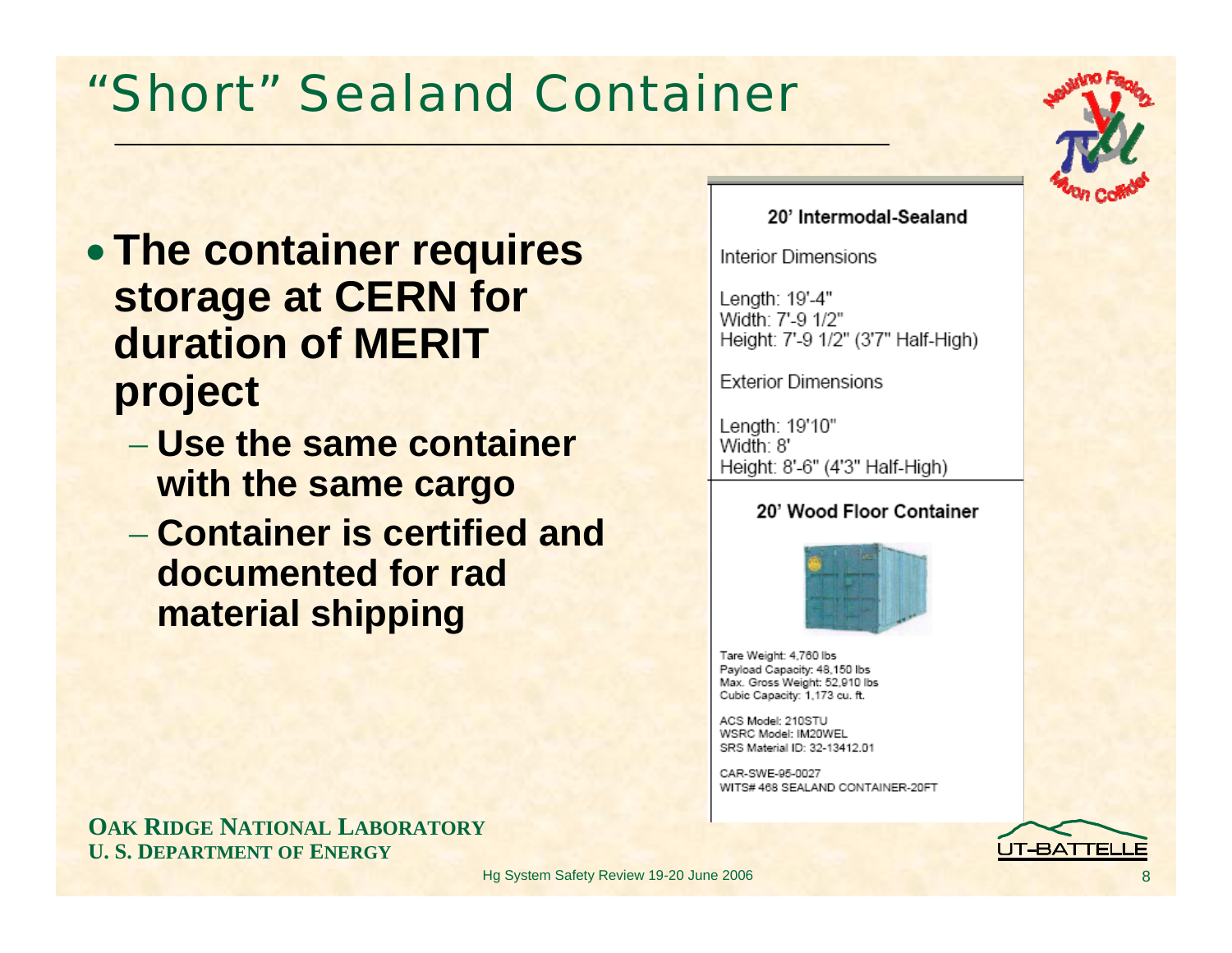#### ORNL's Environment, Safety & Health Group Is Involved

• **Compliance guidelines provided by**

- **Division Safety Officer**
- − **Environmental Protection Officer**
- **Environmental Compliance Representive**
- **Waste Services Representative**
- **Solid & Hazardous Waste Representative**

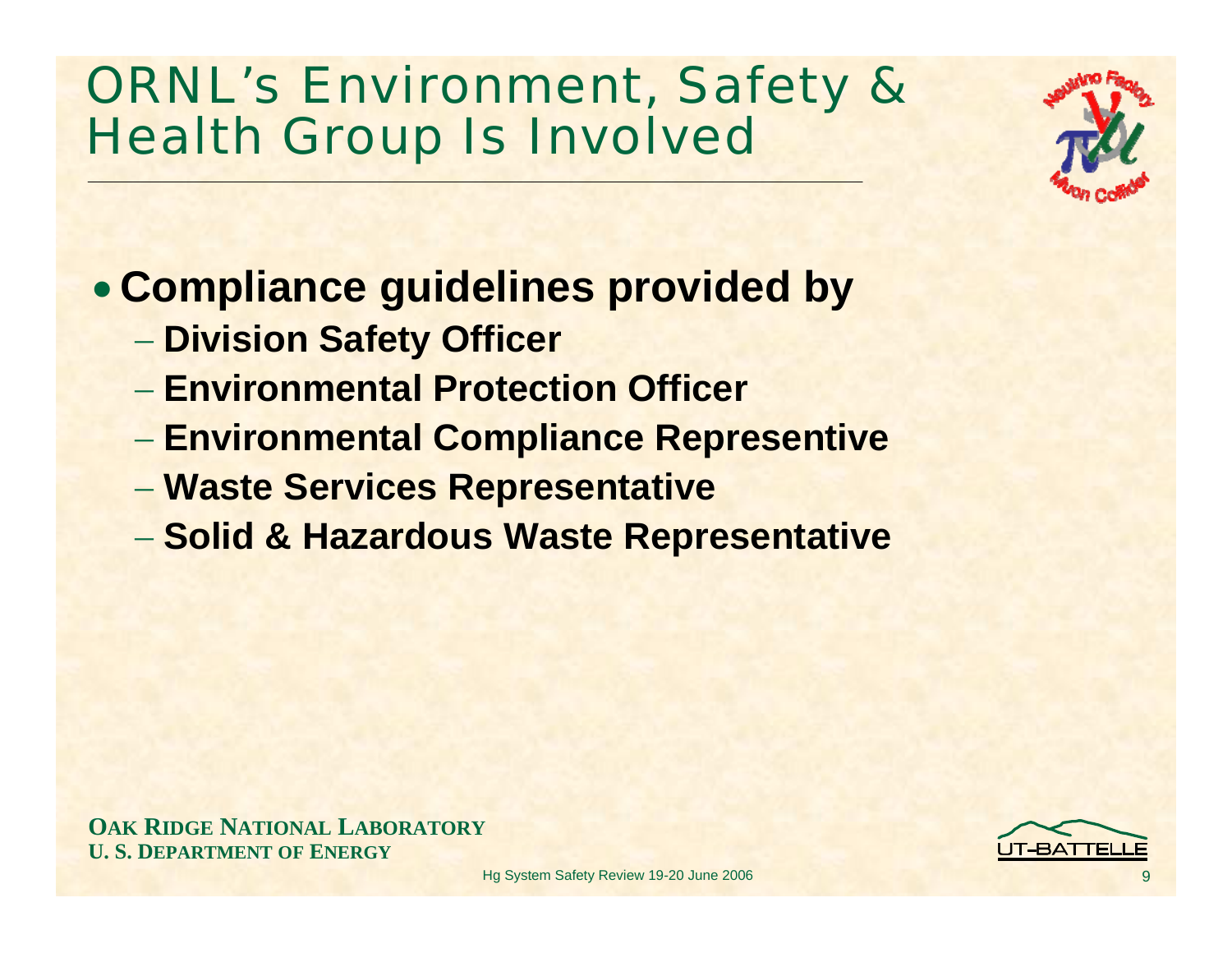### The Container Is Full!



• **Preliminary layouts show that the short container will accommodate all the target equipment and the solenoid**



**OAK RIDGE NATIONAL LABORATORY U. S. DEPARTMENT OF ENERGY**

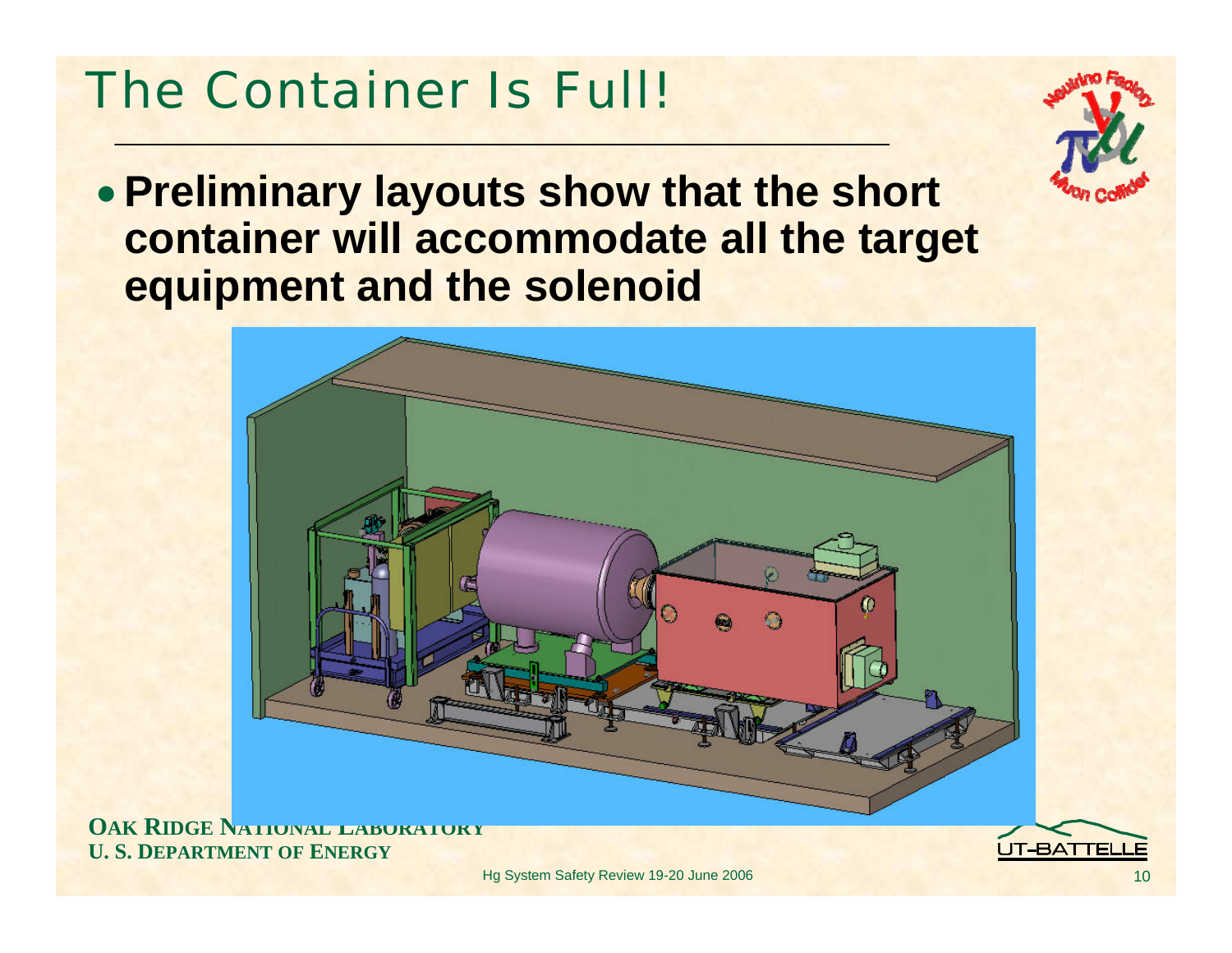

• **Equipment loading and unloading must be** 

**Plan View**

#### **OAK RIDGE NATIONAL LABORATORY U. S. DEPARTMENT OF ENERGY**

Container (cont.)

**carefully planned**

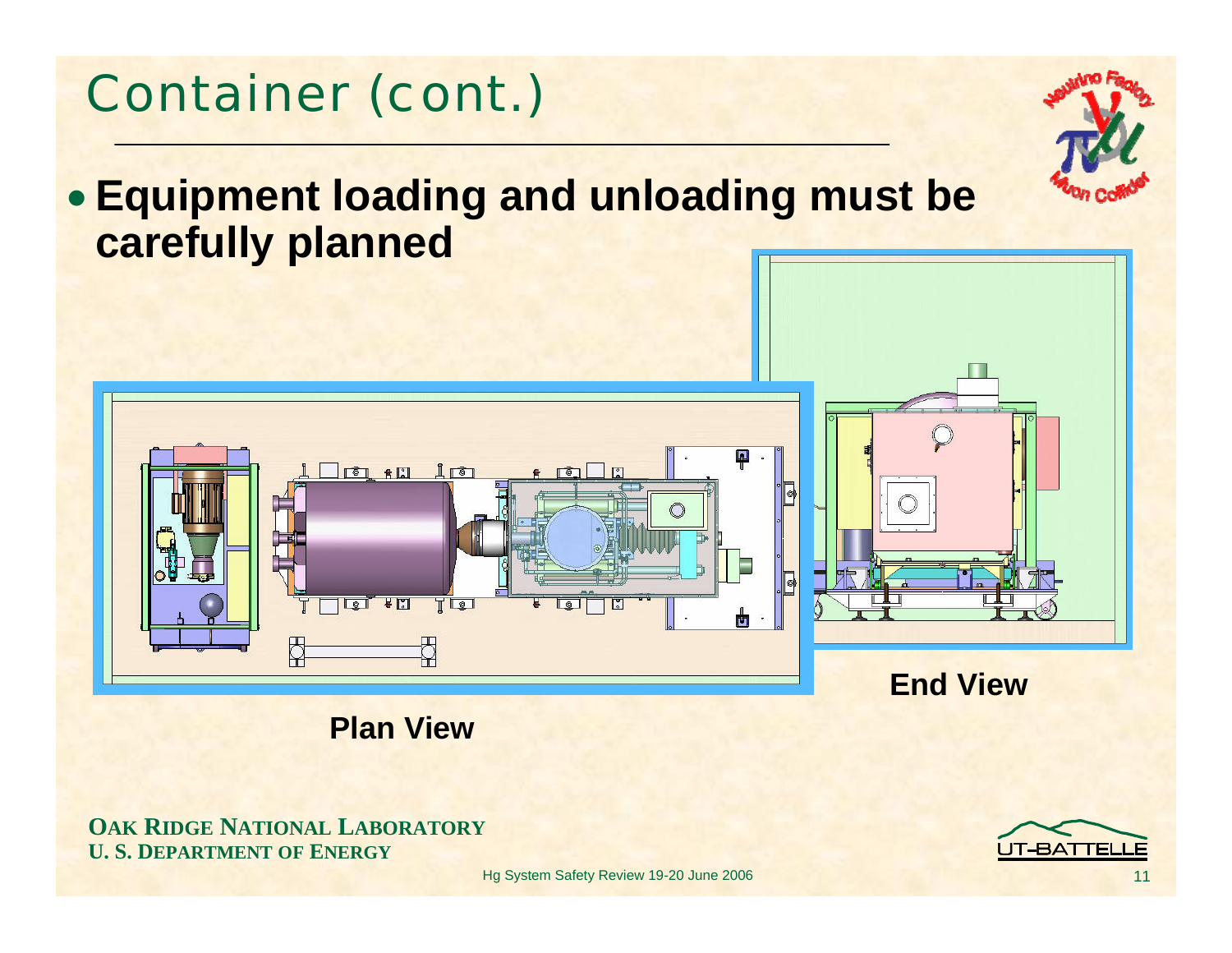#### Should We Add To The Schedule In Case Of Late Delivery ?



**OAK RIDGE NATIONAL LABORATORY U. S. DEPARTMENT OF ENERGY**

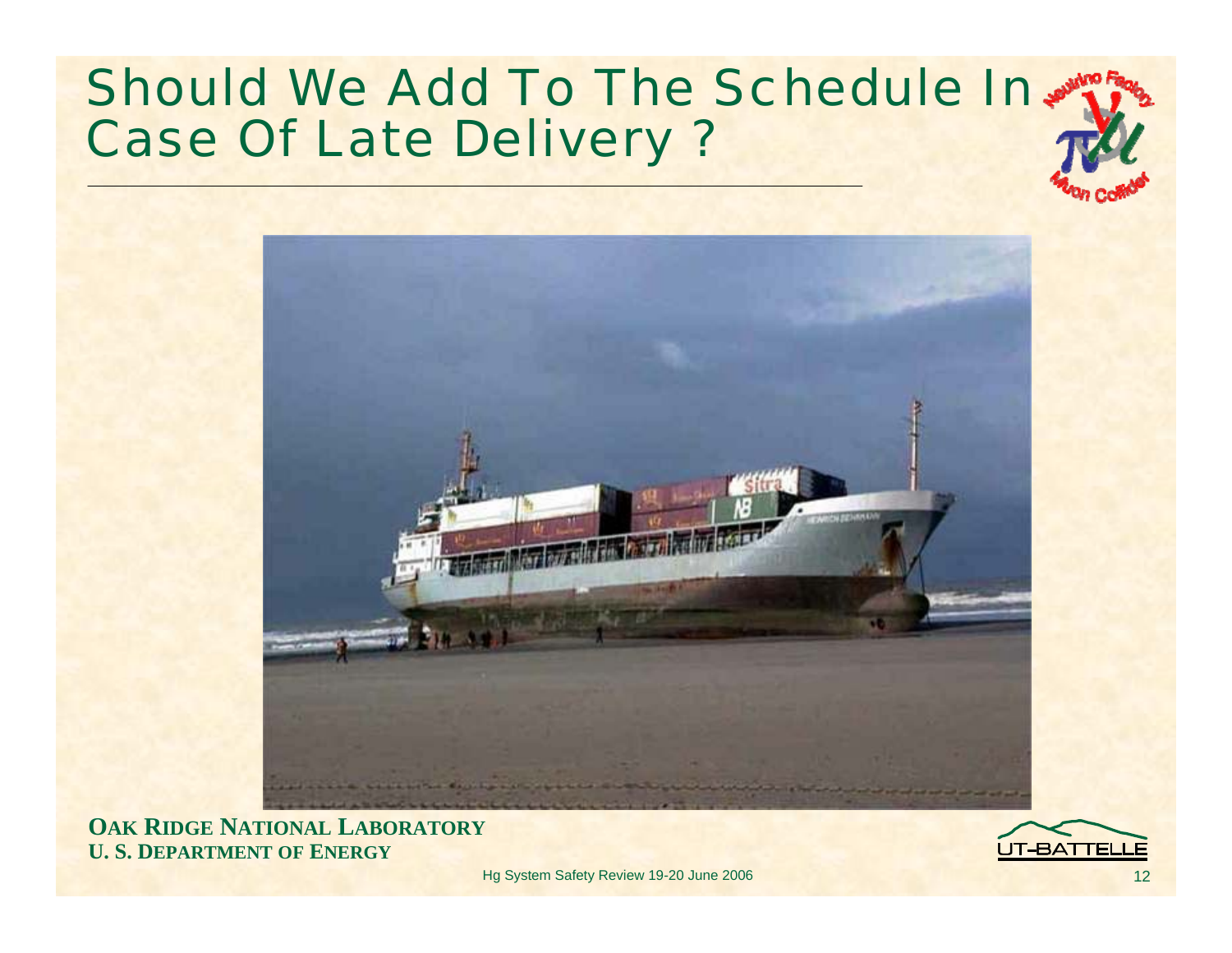#### The Equipment Will Be Tied Down In The Container and It Is Water Tight !





#### **OAK RIDGE NATIONAL LABORATORY U. S. DEPARTMENT OF ENERGY**

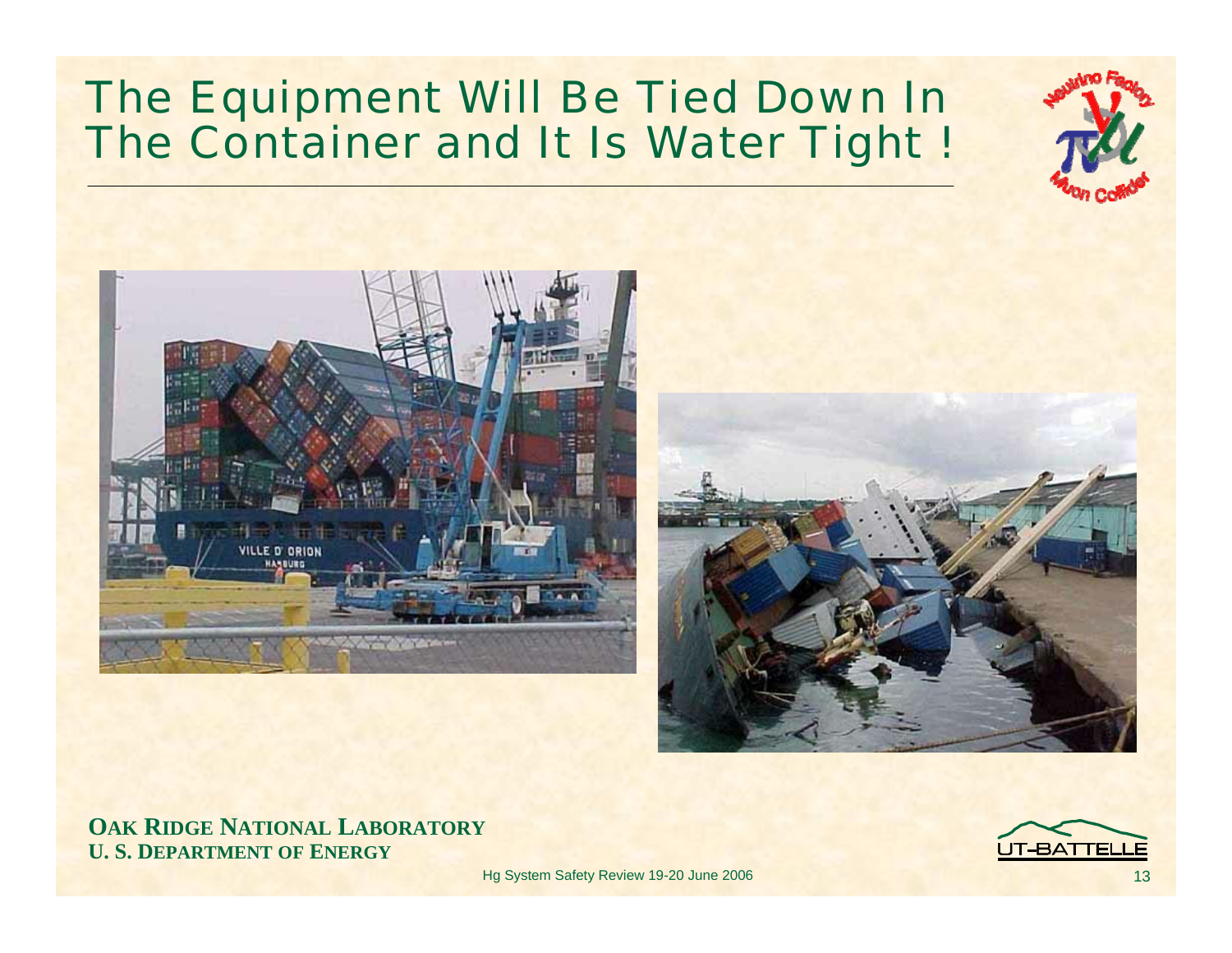14

# Decommissioning

#### • **Cool Down and Dismantling Plan**

- **Leave target/solenoid in TT2A beam line position for several weeks for Hg cool down to <1 mrem/h**
- **Move equipment out of the beam line, drain and store Hg in flasks**
- **Leave equipment in TT2A for additional cool down to <<1 mrem/h (2-4 weeks ?)**
- **Disassemble target and solenoid, move out of TT2A for packing and loading into container**

**OAKRIDGENATIONALLABORATORYU. S. DEPARTMENT OFENERGY**

|                                                      | <b>Absorbed</b><br><b>Dose</b>             | <b>Residual Dose</b><br><b>Rate – at Shut</b>        | <b>Residual</b><br><b>Dose Rate</b>  | <b>Residual Dose</b><br>$Rate - 100$ Hrs                  | <b>Residual</b><br><b>Dose Rate -</b>          |
|------------------------------------------------------|--------------------------------------------|------------------------------------------------------|--------------------------------------|-----------------------------------------------------------|------------------------------------------------|
| <b>Component</b>                                     | $(Gray/3*10^{15})$<br>protons)             | <b>Down</b><br>$(mSv/h 3*10^{15})$<br>protons/30day) | - at Shut<br><b>Down</b><br>(mrem/h) | <b>Cool Down</b><br>$(mSv/h 3*10^{15})$<br>protons/30day) | <b>100 Hrs</b><br><b>Cool Down</b><br>(mrem/h) |
| Equipment in<br>solenoid bore                        | $10^4 - 10^6$                              | 1                                                    | 100                                  |                                                           |                                                |
| <b>Equipment</b> in<br>secondary<br>enclosure        | $10^2 - 10^4$                              |                                                      |                                      |                                                           |                                                |
| Syringe<br>Pump                                      |                                            | $10^{-2} - 10^{-3}$                                  | $1.0 - 0.1$                          |                                                           |                                                |
| Top of<br>secondary<br>enclosure                     |                                            | $10^{-2} - 10^{-4}$                                  | $1.0 - 0.01$                         |                                                           |                                                |
| <b>Hg</b> vapor<br>monitor<br>(top of<br>enclosure)  | $14.0$ (<5-10)<br>krad for<br>electronics) | 0.95                                                 | 95.0                                 | $\langle 2.70 \times 10^{-3} \rangle$                     | < 0.27                                         |
| <b>Hydraulic</b><br>fluid                            | 125                                        | 0.023                                                | 2.30                                 | $\leq 1.13 \times 10^{-4}$                                | < 0.01                                         |
| Ventilation<br>filter in<br>secondary<br>encl. $(1)$ | 505                                        | 1.55                                                 | 155.0                                | $\approx$ 9.70 x 10 <sup>-4</sup>                         | < 0.09                                         |
| Mercury                                              | $10^{1} - 10^{2}$                          | $10^{-1} - 10^{-2}$                                  | 10.0                                 | $30 \times 10^{-3}$ (2)                                   | 3.0(2)(3)                                      |

(1) Pure carbon material used for calculation; impregnated sulfur not included.

(2) 1 day of decay at 1 meter distance; M. Magistris and M. Silari, EDMS No. 601754, CERN Technical Note CERN-SC-2005-049-RP-TN, June 16, 2005.

(3) After 1 month, dose rate at 1 meter distance is 0.1 mrem/h.



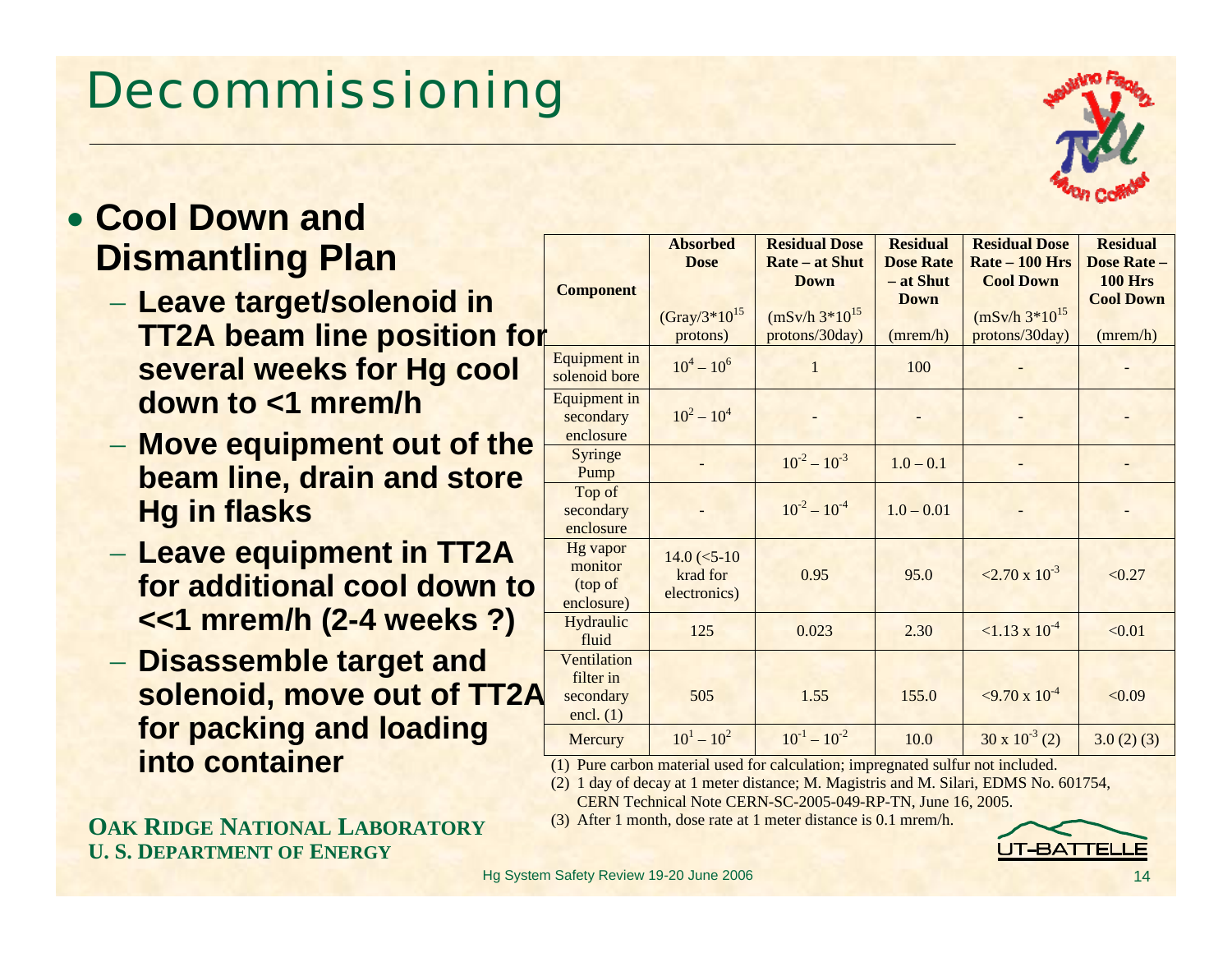Hg System Safety Review 19-20 June 2006

### Hg Unloading (review)

- **Place a 3-liter bottle in a gauze- lined tray under the drain port**
- **Using the hand valve for flow control, gravity-drain Hg up to the 2-liter mark**
	- − **Air will be allowed to vent into the Fill Port during the operation**
- **Transfer 2-liters of Hg from the bottle into a flask**
- **Install the steel plug and weigh the flask**the flask
- **Remove Hg remaining in the sump tank or drain line using the pump**